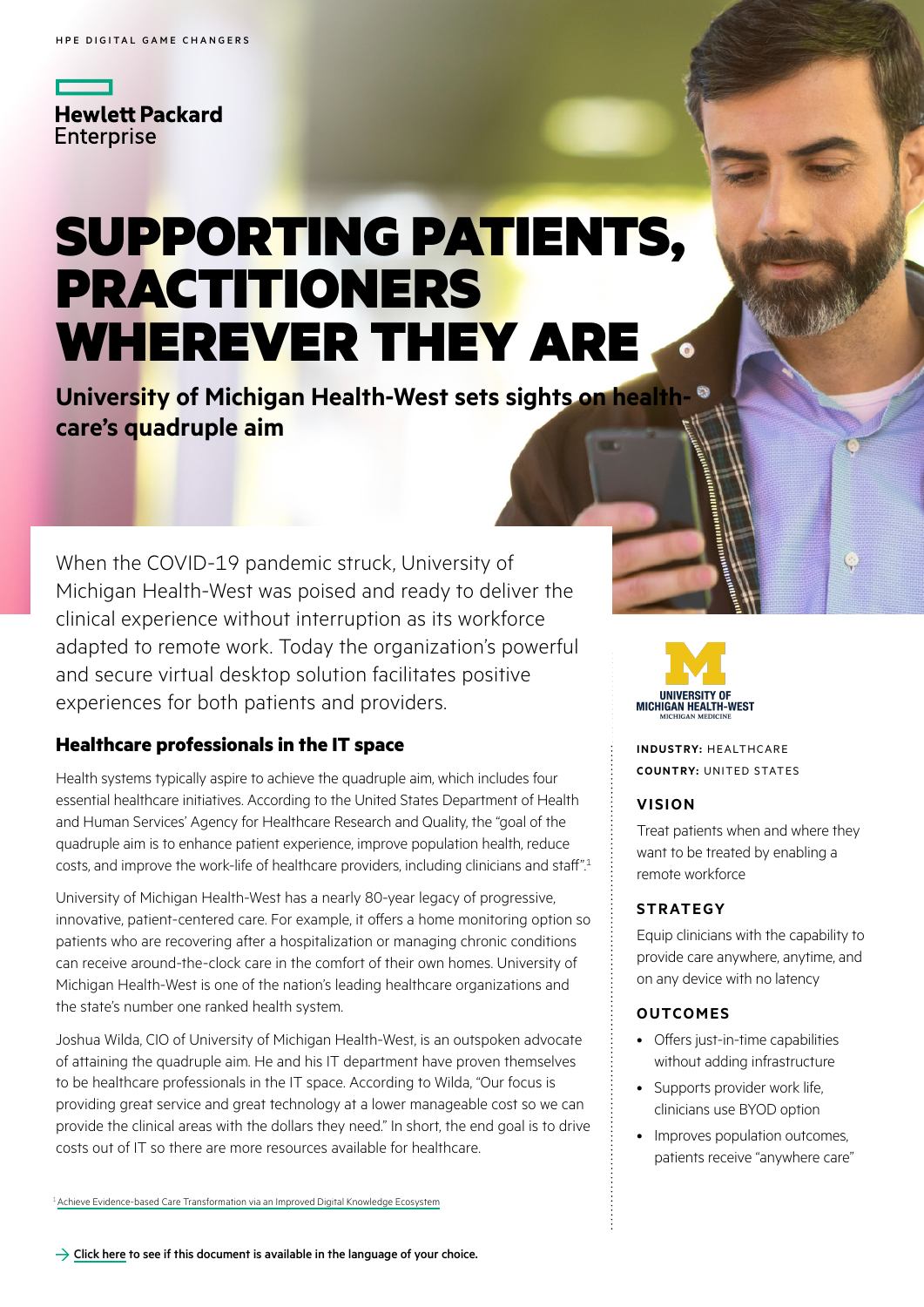## **A foundation for anywhere care**

University of Michigan Health-West had long embraced a virtual desktop infrastructure (VDI) strategy, which enabled clinicians to provide uninterrupted care to patients when and where they needed to be seen—in the lab, office, hospital, or during a telehealth appointment. Historically, the clinician was still at one of the healthcare organization's bricks-and-mortar sites, regardless of where the patient was.

"University of Michigan Health-West was doing mobility before there was mobility," says Wilda.

However, when the COVID-19 pandemic struck, it was the first time University of Michigan Health-West had to consider enabling a remote workforce. Taking advantage of voice, video, and healthcare Big Data is much easier when you're close to your data center.

"With our newly remote, diversified workforce, we had to make sure that our IT infrastructure could meet the needs of a patient connecting to a provider during a video visit, for example, when both parties were remote," notes Wilda. "Wherever the provider is, wherever the workforce is, our focus is on keeping the patient experience as a top priority while improving the provider experience."

## **Ready-to-go remote**

KK

To meet new regulations related to remote work, University of Michigan Health-West needed a technology that could keep up with the rapid change in where its workforce was going, and as Wilda says, "Having the infrastructure already in place allowed University of Michigan Health-West to enable the just-in-time remote access capabilities required to support a remote patient care delivery system."

Because 80% to 85% of the workforce was on VDI, the organization didn't have to worry about sending people home with devices. Remote workers, using the device of their choosing, simply needed to access the staff portal and download the VDI client. Of course, more activity off-premises increased the potential threat vectors. Two-factor authentication allows secure access and since confidential information doesn't need to be stored on the devices themselves, it remains safeguarded in the data center.

"With the VDI implementation we had, it was an easy switchover for folks who were able to implement and start delivering telehealth services immediately," says Wilda.

Now the healthcare provider is working toward all its workforce using VDI because it fully meets the organization's needs.

## **The bedrock for success**

University of Michigan Health-West established VDI use to enable its clinicians and staff to support any type of device when and where they care for patients. "VDI is an underpinning of how to effect a very successful clinical experience," says Wilda.

University of Michigan Health-West needed a solution with complete disaster recovery for site failover. At the same time, it needed to integrate the new client desktop requirements from one of its software vendors. Lastly, as increased demands were placed on virtual desktops, the organization needed to upgrade its VDI platform so it could continue to support fast application response time.

"Less time waiting for an application to load means more time a clinician can spend with a patient," Wilda points out.

Our focus is providing great service and great technology at a lower manageable cost so we can provide the clinical areas with the dollars they need."

– **JOSHUA WILDA**, CIO, UNIVERSITY OF MICHIGAN HEALTH-WEST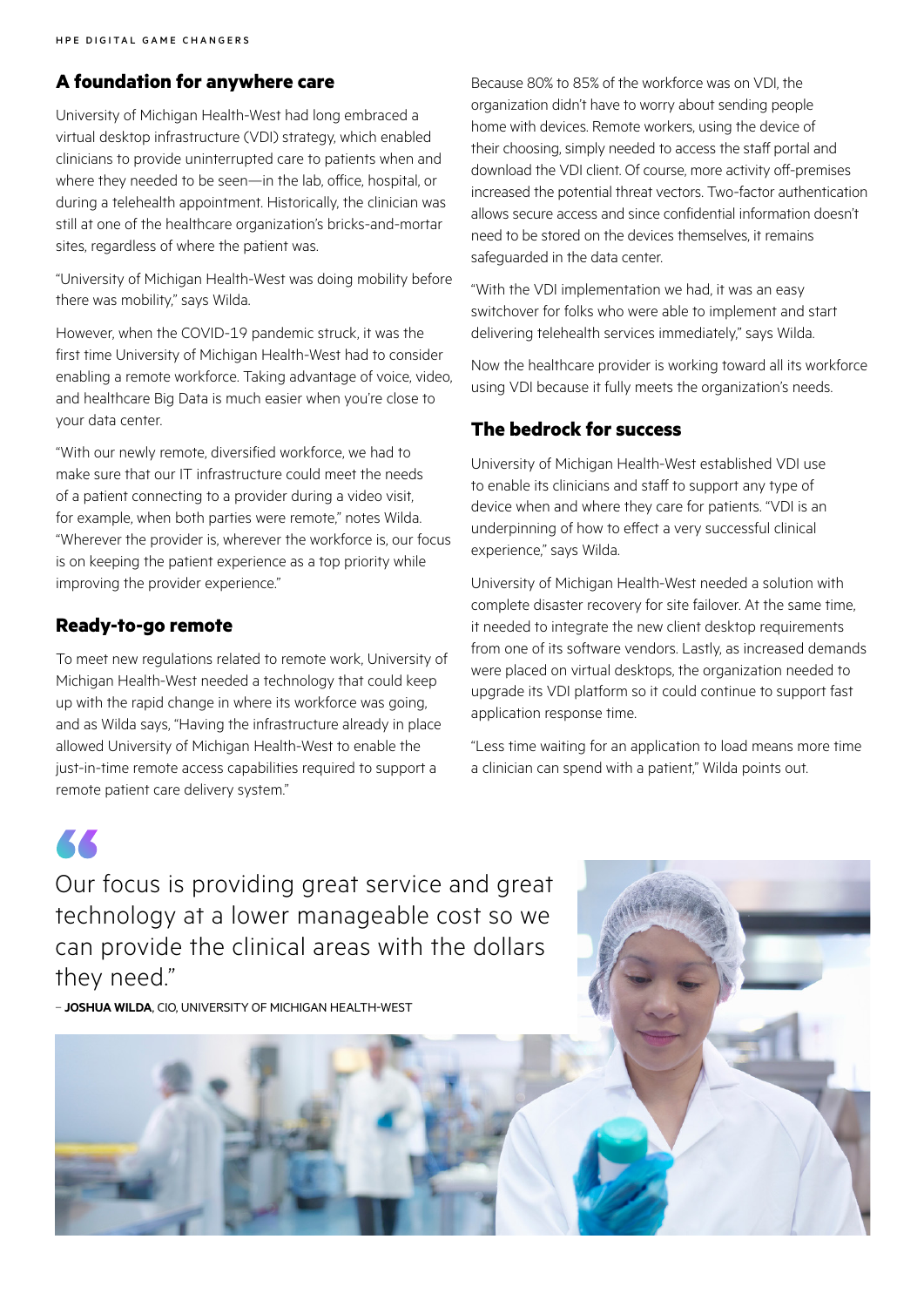Though the organization initially considered options from several providers, it ultimately chose a VDI solution from Hewlett Packard Enterprise and VMware® delivered by HPE partner, Open Systems Technologies (OST), which was configured as a dual data center active/active solution.

The installed system comprises a factory-integrated HPE Apollo 2000 Gen10 Plus server built with 3rd Gen AMD EPYC processors; HPE Primera A650 storage managed by HPE InfoSight; and two HPE ProLiant DL325 servers built with 3rd Gen AMD EPYC processors, one at each of two locations that serve as management nodes for the VDI implementation. VMware Horizon® with Microsoft Remote Desktop Session Host (RDSH) handles the virtualization component of the solution. The HPE hardware supports more clients per server, which reduces IT costs significantly, thus freeing resources that can be redirected to patient care.

"Our vendors need to understand our end game. We are all part of delivering care. Healthcare is an open market and we don't want to limit anyone from getting care. We need the compute power to deliver the care," notes Wilda. "The impact that HPE and VMware bring to the table with interoperable solutions is the ability to provide anywhere care."

## **A shared vision**

University of Michigan Health-West considers HPE and VMware to be trusted technology partners and is a decades-long HPE customer. The organization is confident in the strength of the working relationship among the technology providers and OST. Additionally, the health system considers OST a strategic partner due to its ability to provide staff augmentation and expertise as needed.

"My department's goal is to support the provider-patient relationship. Our vendors have stood by us with our vision of delivering clinical services on the go," says Wilda.

KK The impact that HPE and VMware bring to the table with interoperable solutions is the ability to provide anywhere care."

– **JOSHUA WILDA**, CIO, UNIVERSITY OF MICHIGAN HEALTH-WEST

Because of the ability to provide anywhere care, throughout the COVID-19 pandemic, University of Michigan Health-West had the option to discharge patients early with a remote monitoring device.

"It was inspiring to hear from some of the providers that the most impact they've ever had in delivering care was to be able to provide remote care and monitor their patients when they were comfortable at home around loved ones," says Wilda.

If the healthcare system didn't have the performance or the operational output already solved, there's no way patients could have gone home—instead, they would have been all alone in a hospital without any visitors.

## **No more data center business**

Wilda's vision for the future includes getting out of the data center business so he can continue to focus on healthcare requirements rather than technology.

As a means to this end, he and his organization have looked into HPE GreenLake cloud services.

"HPE GreenLake can support hyper growth or application modernization if we have to make a lot of changes at a rapid pace. For example, our main EHR vendor has changed the frequency and delivery method of upgrades: the traditional capital model won't work and may hinder how we deliver the clinical experience," Wilda points out.

HPE GreenLake fulfills the promise of the cloud—scalability and usage-based pricing, while residing in the data center to meet healthcare regulations. "As our workforce expands—they might be across the country or across the world—HPE GreenLake would support our ability to meet patients where they need to be met and enable providers to access the information they need to provide high-quality patient care," maintains Wilda.

Furthermore, from an IT perspective, while University of Michigan Health-West needs a system that's always available for anyone who is accessing it, it doesn't need to meet the same capacity requirements around the clock. Wilda notes, "that flexibility is the ultimate goal for us, but because we don't need to support our entire workforce at once, HPE GreenLake's dynamic capacity capabilities will help us control costs."

"The elasticity of our technology will be the key to providing the high quality, low cost, best patient, best provider experience—and meeting the quadruple aim," concludes Wilda.